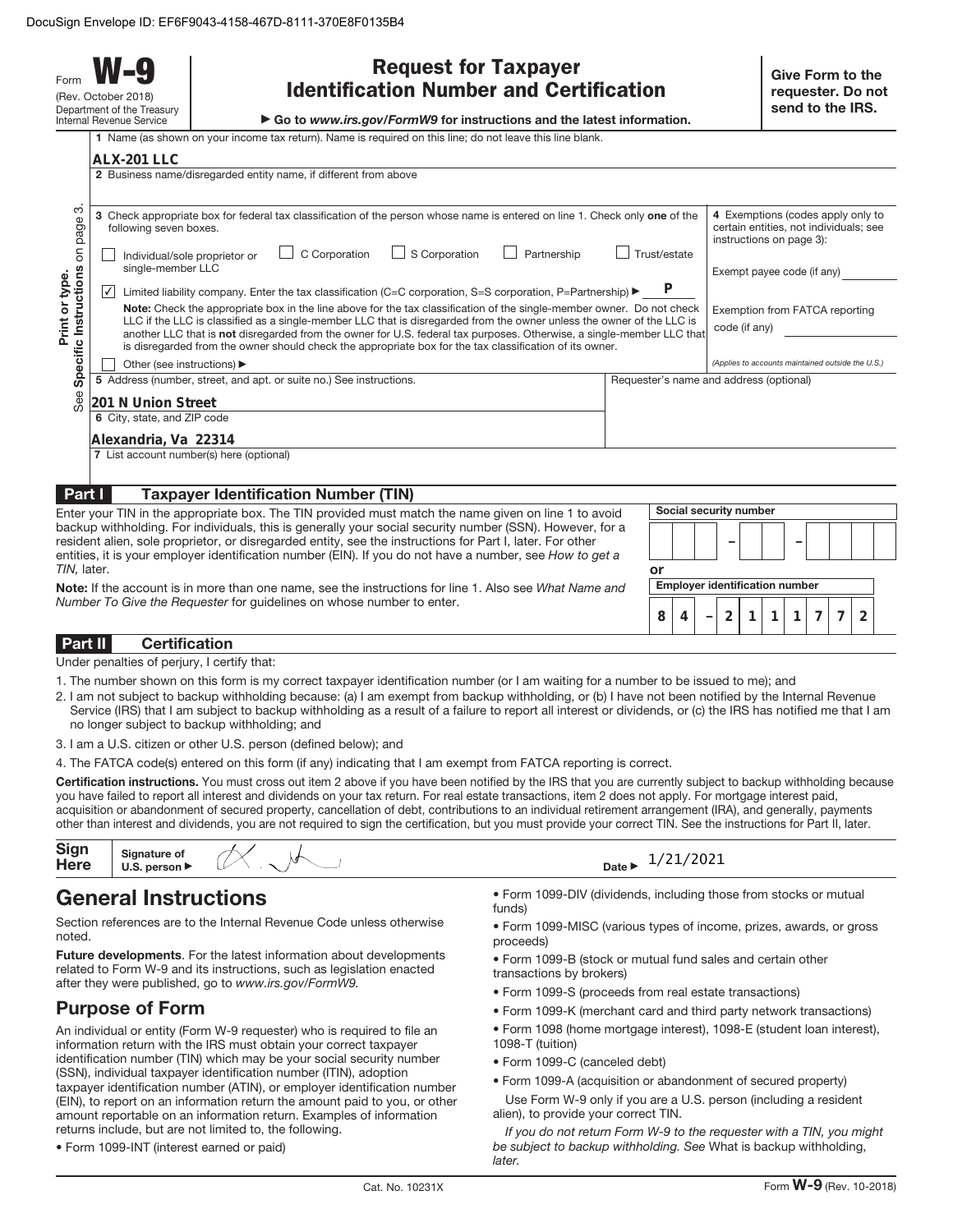By signing the filled-out form, you:

1. Certify that the TIN you are giving is correct (or you are waiting for a number to be issued),

2. Certify that you are not subject to backup withholding, or

3. Claim exemption from backup withholding if you are a U.S. exempt payee. If applicable, you are also certifying that as a U.S. person, your allocable share of any partnership income from a U.S. trade or business is not subject to the withholding tax on foreign partners' share of effectively connected income, and

4. Certify that FATCA code(s) entered on this form (if any) indicating that you are exempt from the FATCA reporting, is correct. See What is FATCA reporting, later, for further information.

**Note:** If you are a U.S. person and a requester gives you a form other than Form W-9 to request your TIN, you must use the requester's form if it is substantially similar to this Form W-9.

**Definition of a U.S. person.** For federal tax purposes, you are considered a U.S. person if you are:

• An individual who is a U.S. citizen or U.S. resident alien;

• A partnership, corporation, company, or association created or organized in the United States or under the laws of the United States;

• An estate (other than a foreign estate); or

• A domestic trust (as defined in Regulations section 301.7701-7).

**Special rules for partnerships.** Partnerships that conduct a trade or business in the United States are generally required to pay a withholding tax under section 1446 on any foreign partners' share of effectively connected taxable income from such business. Further, in certain cases where a Form W-9 has not been received, the rules under section 1446 require a partnership to presume that a partner is a foreign person, and pay the section 1446 withholding tax. Therefore, if you are a U.S. person that is a partner in a partnership conducting a trade or business in the United States, provide Form W-9 to the partnership to establish your U.S. status and avoid section 1446 withholding on your share of partnership income.

In the cases below, the following person must give Form W-9 to the partnership for purposes of establishing its U.S. status and avoiding withholding on its allocable share of net income from the partnership conducting a trade or business in the United States.

• In the case of a disregarded entity with a U.S. owner, the U.S. owner of the disregarded entity and not the entity;

• In the case of a grantor trust with a U.S. grantor or other U.S. owner, generally, the U.S. grantor or other U.S. owner of the grantor trust and not the trust; and

• In the case of a U.S. trust (other than a grantor trust), the U.S. trust (other than a grantor trust) and not the beneficiaries of the trust.

**Foreign person.** If you are a foreign person or the U.S. branch of a foreign bank that has elected to be treated as a U.S. person, do not use Form W-9. Instead, use the appropriate Form W-8 or Form 8233 (see Pub. 515, Withholding of Tax on Nonresident Aliens and Foreign Entities).

**Nonresident alien who becomes a resident alien.** Generally, only a nonresident alien individual may use the terms of a tax treaty to reduce or eliminate U.S. tax on certain types of income. However, most tax treaties contain a provision known as a "saving clause." Exceptions specified in the saving clause may permit an exemption from tax to continue for certain types of income even after the payee has otherwise become a U.S. resident alien for tax purposes.

If you are a U.S. resident alien who is relying on an exception contained in the saving clause of a tax treaty to claim an exemption from U.S. tax on certain types of income, you must attach a statement to Form W-9 that specifies the following five items.

1. The treaty country. Generally, this must be the same treaty under which you claimed exemption from tax as a nonresident alien.

2. The treaty article addressing the income.

3. The article number (or location) in the tax treaty that contains the saving clause and its exceptions.

4. The type and amount of income that qualifies for the exemption from tax.

5. Sufficient facts to justify the exemption from tax under the terms of the treaty article.

**Example.** Article 20 of the U.S.-China income tax treaty allows an exemption from tax for scholarship income received by a Chinese student temporarily present in the United States. Under U.S. law, this student will become a resident alien for tax purposes if his or her stay in the United States exceeds 5 calendar years. However, paragraph 2 of the first Protocol to the U.S.-China treaty (dated April 30, 1984) allows the provisions of Article 20 to continue to apply even after the Chinese student becomes a resident alien of the United States. A Chinese student who qualifies for this exception (under paragraph 2 of the first protocol) and is relying on this exception to claim an exemption from tax on his or her scholarship or fellowship income would attach to Form W-9 a statement that includes the information described above to support that exemption.

If you are a nonresident alien or a foreign entity, give the requester the appropriate completed Form W-8 or Form 8233.

## **Backup Withholding**

**What is backup withholding?** Persons making certain payments to you must under certain conditions withhold and pay to the IRS 24% of such payments. This is called "backup withholding." Payments that may be subject to backup withholding include interest, tax-exempt interest, dividends, broker and barter exchange transactions, rents, royalties, nonemployee pay, payments made in settlement of payment card and third party network transactions, and certain payments from fishing boat operators. Real estate transactions are not subject to backup withholding.

You will not be subject to backup withholding on payments you receive if you give the requester your correct TIN, make the proper certifications, and report all your taxable interest and dividends on your tax return.

#### **Payments you receive will be subject to backup withholding if:**

1. You do not furnish your TIN to the requester,

2. You do not certify your TIN when required (see the instructions for Part II for details),

3. The IRS tells the requester that you furnished an incorrect TIN,

4. The IRS tells you that you are subject to backup withholding because you did not report all your interest and dividends on your tax return (for reportable interest and dividends only), or

5. You do not certify to the requester that you are not subject to backup withholding under 4 above (for reportable interest and dividend accounts opened after 1983 only).

Certain payees and payments are exempt from backup withholding. See Exempt payee code, later, and the separate Instructions for the Requester of Form W-9 for more information.

Also see Special rules for partnerships, earlier.

# **What is FATCA Reporting?**

The Foreign Account Tax Compliance Act (FATCA) requires a participating foreign financial institution to report all United States account holders that are specified United States persons. Certain payees are exempt from FATCA reporting. See Exemption from FATCA reporting code, later, and the Instructions for the Requester of Form W-9 for more information.

# **Updating Your Information**

You must provide updated information to any person to whom you claimed to be an exempt payee if you are no longer an exempt payee and anticipate receiving reportable payments in the future from this person. For example, you may need to provide updated information if you are a C corporation that elects to be an S corporation, or if you no longer are tax exempt. In addition, you must furnish a new Form W-9 if the name or TIN changes for the account; for example, if the grantor of a grantor trust dies.

### **Penalties**

**Failure to furnish TIN.** If you fail to furnish your correct TIN to a requester, you are subject to a penalty of \$50 for each such failure unless your failure is due to reasonable cause and not to willful neglect.

**Civil penalty for false information with respect to withholding.** If you make a false statement with no reasonable basis that results in no backup withholding, you are subject to a \$500 penalty.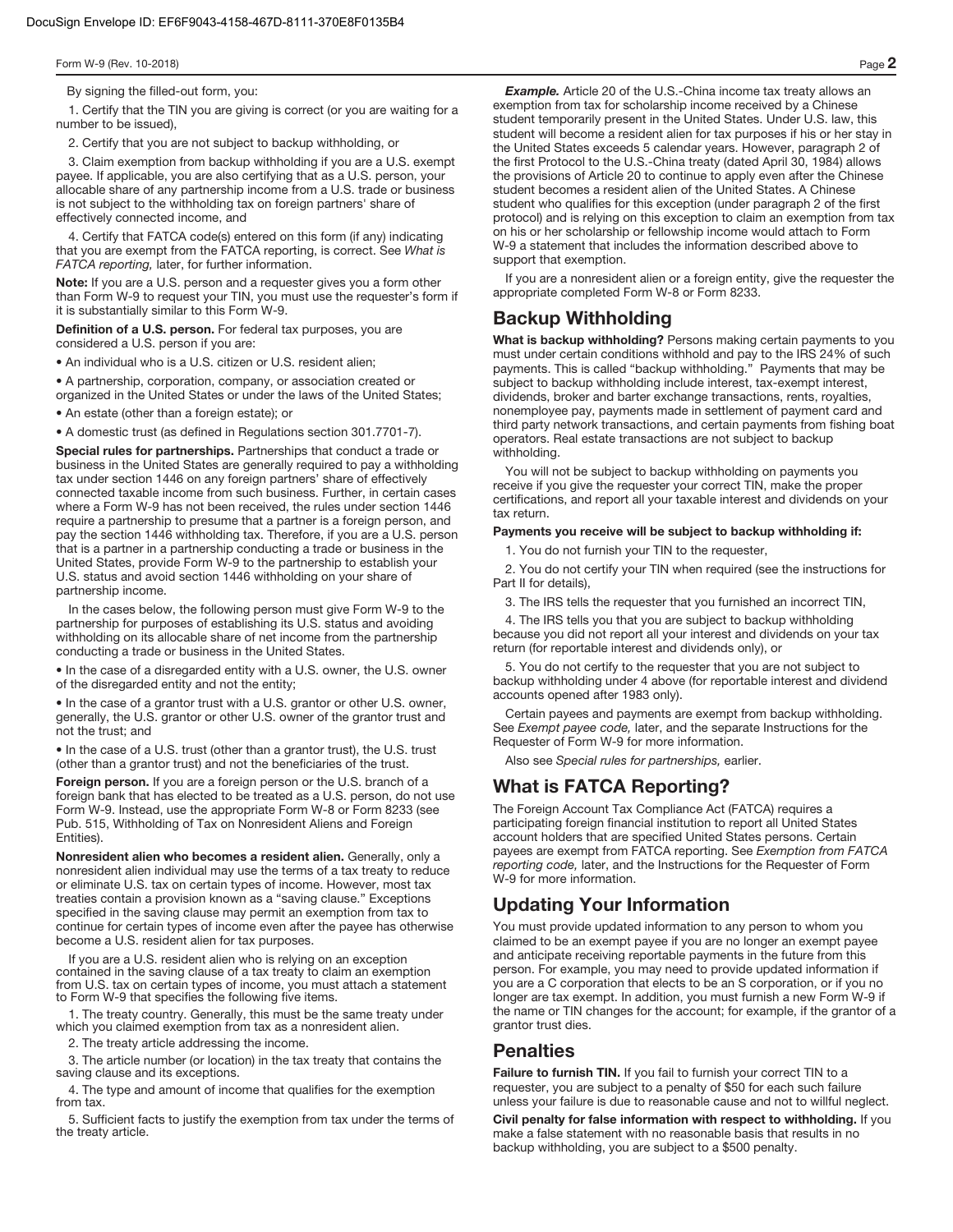**Criminal penalty for falsifying information.** Willfully falsifying certifications or affirmations may subject you to criminal penalties including fines and/or imprisonment.

**Misuse of TINs.** If the requester discloses or uses TINs in violation of federal law, the requester may be subject to civil and criminal penalties.

# **Specific Instructions**

#### **Line 1**

You must enter one of the following on this line; **do not** leave this line blank. The name should match the name on your tax return.

If this Form W-9 is for a joint account (other than an account maintained by a foreign financial institution (FFI)), list first, and then circle, the name of the person or entity whose number you entered in Part I of Form W-9. If you are providing Form W-9 to an FFI to document a joint account, each holder of the account that is a U.S. person must provide a Form W-9.

a. **Individual.** Generally, enter the name shown on your tax return. If you have changed your last name without informing the Social Security Administration (SSA) of the name change, enter your first name, the last name as shown on your social security card, and your new last name.

**Note: ITIN applicant:** Enter your individual name as it was entered on your Form W-7 application, line 1a. This should also be the same as the name you entered on the Form 1040/1040A/1040EZ you filed with your application.

b. **Sole proprietor or single-member LLC.** Enter your individual name as shown on your 1040/1040A/1040EZ on line 1. You may enter your business, trade, or "doing business as" (DBA) name on line 2.

c. **Partnership, LLC that is not a single-member LLC, C corporation, or S corporation.** Enter the entity's name as shown on the entity's tax return on line 1 and any business, trade, or DBA name on line 2.

d. **Other entities.** Enter your name as shown on required U.S. federal tax documents on line 1. This name should match the name shown on the charter or other legal document creating the entity. You may enter any business, trade, or DBA name on line 2.

e. **Disregarded entity.** For U.S. federal tax purposes, an entity that is disregarded as an entity separate from its owner is treated as a "disregarded entity." See Regulations section 301.7701-2(c)(2)(iii). Enter the owner's name on line 1. The name of the entity entered on line 1 should never be a disregarded entity. The name on line 1 should be the name shown on the income tax return on which the income should be reported. For example, if a foreign LLC that is treated as a disregarded entity for U.S. federal tax purposes has a single owner that is a U.S. person, the U.S. owner's name is required to be provided on line 1. If the direct owner of the entity is also a disregarded entity, enter the first owner that is not disregarded for federal tax purposes. Enter the disregarded entity's name on line 2, "Business name/disregarded entity name." If the owner of the disregarded entity is a foreign person, the owner must complete an appropriate Form W-8 instead of a Form W-9. This is the case even if the foreign person has a U.S. TIN.

#### **Line 2**

If you have a business name, trade name, DBA name, or disregarded entity name, you may enter it on line 2.

#### **Line 3**

Check the appropriate box on line 3 for the U.S. federal tax classification of the person whose name is entered on line 1. Check only one box on line 3.

| IF the entity/person on line 1 is<br>$a(n) \ldots$                                                                                                                                                                                                                                                                  | THEN check the box for                                                                                                                         |
|---------------------------------------------------------------------------------------------------------------------------------------------------------------------------------------------------------------------------------------------------------------------------------------------------------------------|------------------------------------------------------------------------------------------------------------------------------------------------|
| • Corporation                                                                                                                                                                                                                                                                                                       | Corporation                                                                                                                                    |
| • Individual<br>• Sole proprietorship, or<br>• Single-member limited liability<br>company (LLC) owned by an<br>individual and disregarded for U.S.<br>federal tax purposes.                                                                                                                                         | Individual/sole proprietor or single-<br>member LLC                                                                                            |
| • LLC treated as a partnership for<br>U.S. federal tax purposes,<br>• LLC that has filed Form 8832 or<br>2553 to be taxed as a corporation,<br>or<br>• LLC that is disregarded as an<br>entity separate from its owner but<br>the owner is another LLC that is<br>not disregarded for U.S. federal tax<br>purposes. | Limited liability company and enter<br>the appropriate tax classification.<br>$(P =$ Partnership; $C = C$ corporation;<br>or S= S corporation) |
| • Partnership                                                                                                                                                                                                                                                                                                       | Partnership                                                                                                                                    |
| • Trust/estate                                                                                                                                                                                                                                                                                                      | Trust/estate                                                                                                                                   |

#### **Line 4, Exemptions**

If you are exempt from backup withholding and/or FATCA reporting, enter in the appropriate space on line 4 any code(s) that may apply to you.

#### **Exempt payee code.**

• Generally, individuals (including sole proprietors) are not exempt from backup withholding.

• Except as provided below, corporations are exempt from backup withholding for certain payments, including interest and dividends.

• Corporations are not exempt from backup withholding for payments made in settlement of payment card or third party network transactions.

• Corporations are not exempt from backup withholding with respect to attorneys' fees or gross proceeds paid to attorneys, and corporations that provide medical or health care services are not exempt with respect to payments reportable on Form 1099-MISC.

The following codes identify payees that are exempt from backup withholding. Enter the appropriate code in the space in line 4.

1—An organization exempt from tax under section 501(a), any IRA, or a custodial account under section 403(b)(7) if the account satisfies the requirements of section 401(f)(2)

2—The United States or any of its agencies or instrumentalities

3—A state, the District of Columbia, a U.S. commonwealth or possession, or any of their political subdivisions or instrumentalities

4—A foreign government or any of its political subdivisions, agencies, or instrumentalities

#### 5—A corporation

6—A dealer in securities or commodities required to register in the United States, the District of Columbia, or a U.S. commonwealth or possession

7—A futures commission merchant registered with the Commodity Futures Trading Commission

8—A real estate investment trust

9—An entity registered at all times during the tax year under the Investment Company Act of 1940

10—A common trust fund operated by a bank under section 584(a)

11—A financial institution

12—A middleman known in the investment community as a nominee or custodian

13—A trust exempt from tax under section 664 or described in section 4947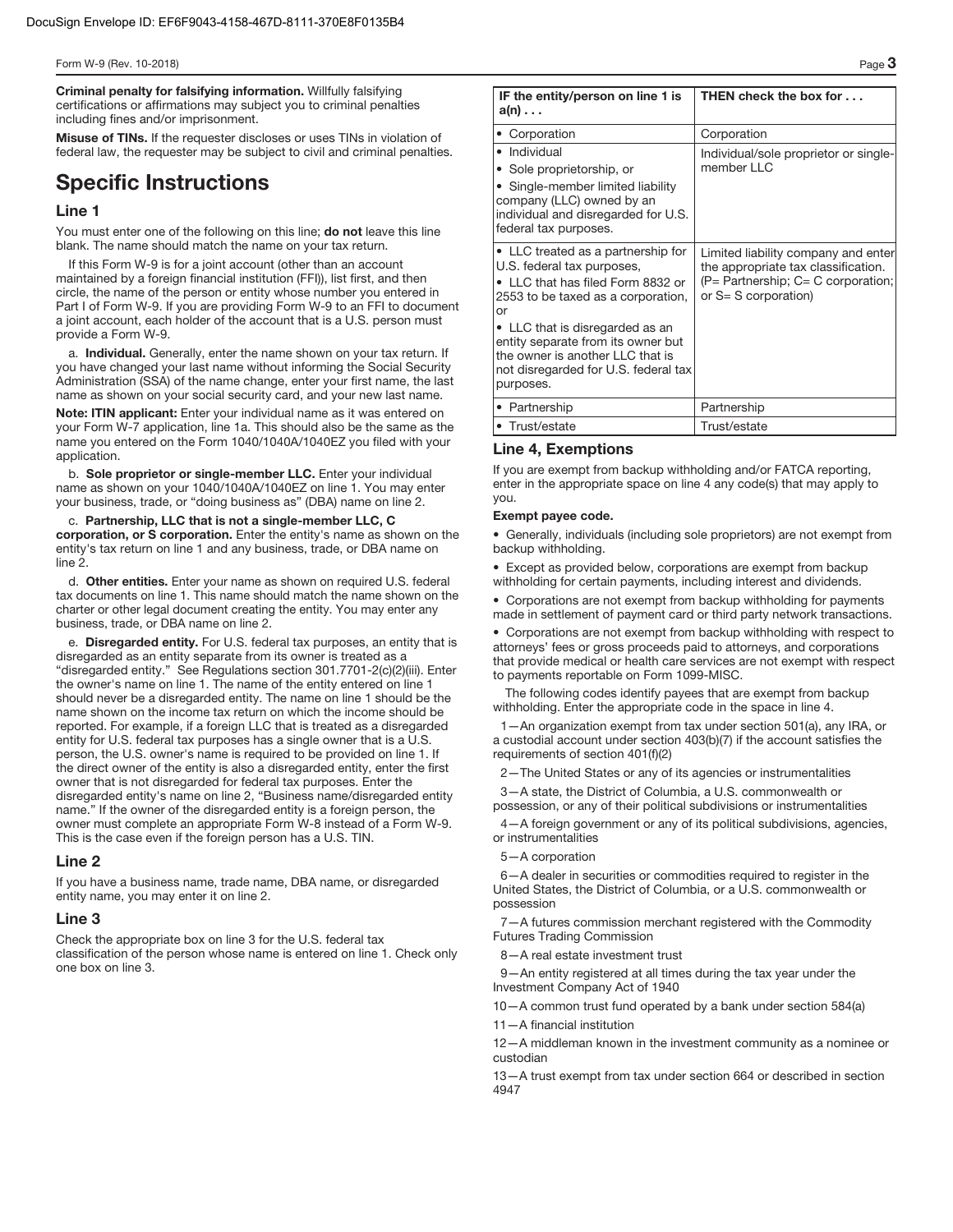The following chart shows types of payments that may be exempt from backup withholding. The chart applies to the exempt payees listed above, 1 through 13.

| IF the payment is for $\dots$                                                                | THEN the payment is exempt                                                                                                                                                                                                      |
|----------------------------------------------------------------------------------------------|---------------------------------------------------------------------------------------------------------------------------------------------------------------------------------------------------------------------------------|
|                                                                                              | for $\ldots$                                                                                                                                                                                                                    |
| Interest and dividend payments                                                               | All exempt payees except<br>for 7                                                                                                                                                                                               |
| <b>Broker transactions</b>                                                                   | Exempt payees 1 through 4 and 6<br>through 11 and all C corporations.<br>S corporations must not enter an<br>exempt payee code because they<br>are exempt only for sales of<br>noncovered securities acquired<br>prior to 2012. |
| Barter exchange transactions and<br>patronage dividends                                      | Exempt payees 1 through 4                                                                                                                                                                                                       |
| Payments over \$600 required to be<br>reported and direct sales over<br>\$5.000 <sup>1</sup> | Generally, exempt payees<br>1 through $5^2$                                                                                                                                                                                     |
| Payments made in settlement of<br>payment card or third party network<br>transactions        | Exempt payees 1 through 4                                                                                                                                                                                                       |

 $<sup>1</sup>$  See Form 1099-MISC, Miscellaneous Income, and its instructions.</sup>

 $^2$  However, the following payments made to a corporation and reportable on Form 1099-MISC are not exempt from backup withholding: medical and health care payments, attorneys' fees, gross proceeds paid to an attorney reportable under section 6045(f), and payments for services paid by a federal executive agency.

**Exemption from FATCA reporting code.** The following codes identify payees that are exempt from reporting under FATCA. These codes apply to persons submitting this form for accounts maintained outside of the United States by certain foreign financial institutions. Therefore, if you are only submitting this form for an account you hold in the United States, you may leave this field blank. Consult with the person requesting this form if you are uncertain if the financial institution is subject to these requirements. A requester may indicate that a code is not required by providing you with a Form W-9 with "Not Applicable" (or any similar indication) written or printed on the line for a FATCA exemption code.

A—An organization exempt from tax under section 501(a) or any individual retirement plan as defined in section 7701(a)(37)

- The United States or any of its agencies or instrumentalities

C—A state, the District of Columbia, a U.S. commonwealth or possession, or any of their political subdivisions or instrumentalities

D—A corporation the stock of which is regularly traded on one or more established securities markets, as described in Regulations section 1.1472-1(c)(1)(i)

E—A corporation that is a member of the same expanded affiliated group as a corporation described in Regulations section 1.1472-1(c)(1)(i)

F—A dealer in securities, commodities, or derivative financial instruments (including notional principal contracts, futures, forwards, and options) that is registered as such under the laws of the United States or any state

G—A real estate investment trust

H—A regulated investment company as defined in section 851 or an entity registered at all times during the tax year under the Investment Company Act of 1940

I—A common trust fund as defined in section 584(a)

J—A bank as defined in section 581

K—A broker

L—A trust exempt from tax under section 664 or described in section 4947(a)(1)

M—A tax exempt trust under a section 403(b) plan or section 457(g) plan

**Note:** You may wish to consult with the financial institution requesting this form to determine whether the FATCA code and/or exempt payee code should be completed.

#### **Line 5**

Enter your address (number, street, and apartment or suite number). This is where the requester of this Form W-9 will mail your information returns. If this address differs from the one the requester already has on file, write NEW at the top. If a new address is provided, there is still a chance the old address will be used until the payor changes your address in their records.

#### **Line 6**

Enter your city, state, and ZIP code.

### **Part I. Taxpayer Identification Number (TIN)**

**Enter your TIN in the appropriate box.** If you are a resident alien and you do not have and are not eligible to get an SSN, your TIN is your IRS individual taxpayer identification number (ITIN). Enter it in the social security number box. If you do not have an ITIN, see How to get a TIN below.

If you are a sole proprietor and you have an EIN, you may enter either your SSN or EIN.

If you are a single-member LLC that is disregarded as an entity separate from its owner, enter the owner's SSN (or EIN, if the owner has one). Do not enter the disregarded entity's EIN. If the LLC is classified as a corporation or partnership, enter the entity's EIN.

**Note:** See What Name and Number To Give the Requester, later, for further clarification of name and TIN combinations.

**How to get a TIN.** If you do not have a TIN, apply for one immediately. To apply for an SSN, get Form SS-5, Application for a Social Security Card, from your local SSA office or get this form online at www.SSA.gov. You may also get this form by calling 1-800-772-1213. Use Form W-7, Application for IRS Individual Taxpayer Identification Number, to apply for an ITIN, or Form SS-4, Application for Employer Identification Number, to apply for an EIN. You can apply for an EIN online by accessing the IRS website at www.irs.gov/Businesses and clicking on Employer Identification Number (EIN) under Starting a Business. Go to www.irs.gov/Forms to view, download, or print Form W-7 and/or Form SS-4. Or, you can go to www.irs.gov/OrderForms to place an order and have Form W-7 and/or SS-4 mailed to you within 10 business days.

If you are asked to complete Form W-9 but do not have a TIN, apply for a TIN and write "Applied For" in the space for the TIN, sign and date the form, and give it to the requester. For interest and dividend payments, and certain payments made with respect to readily tradable instruments, generally you will have 60 days to get a TIN and give it to the requester before you are subject to backup withholding on payments. The 60-day rule does not apply to other types of payments. You will be subject to backup withholding on all such payments until you provide your TIN to the requester.

**Note:** Entering "Applied For" means that you have already applied for a TIN or that you intend to apply for one soon.

**Caution:** A disregarded U.S. entity that has a foreign owner must use the appropriate Form W-8.

# **Part II. Certification**

To establish to the withholding agent that you are a U.S. person, or resident alien, sign Form W-9. You may be requested to sign by the withholding agent even if item 1, 4, or 5 below indicates otherwise.

For a joint account, only the person whose TIN is shown in Part I should sign (when required). In the case of a disregarded entity, the person identified on line 1 must sign. Exempt payees, see Exempt payee code, earlier.

**Signature requirements.** Complete the certification as indicated in items 1 through 5 below.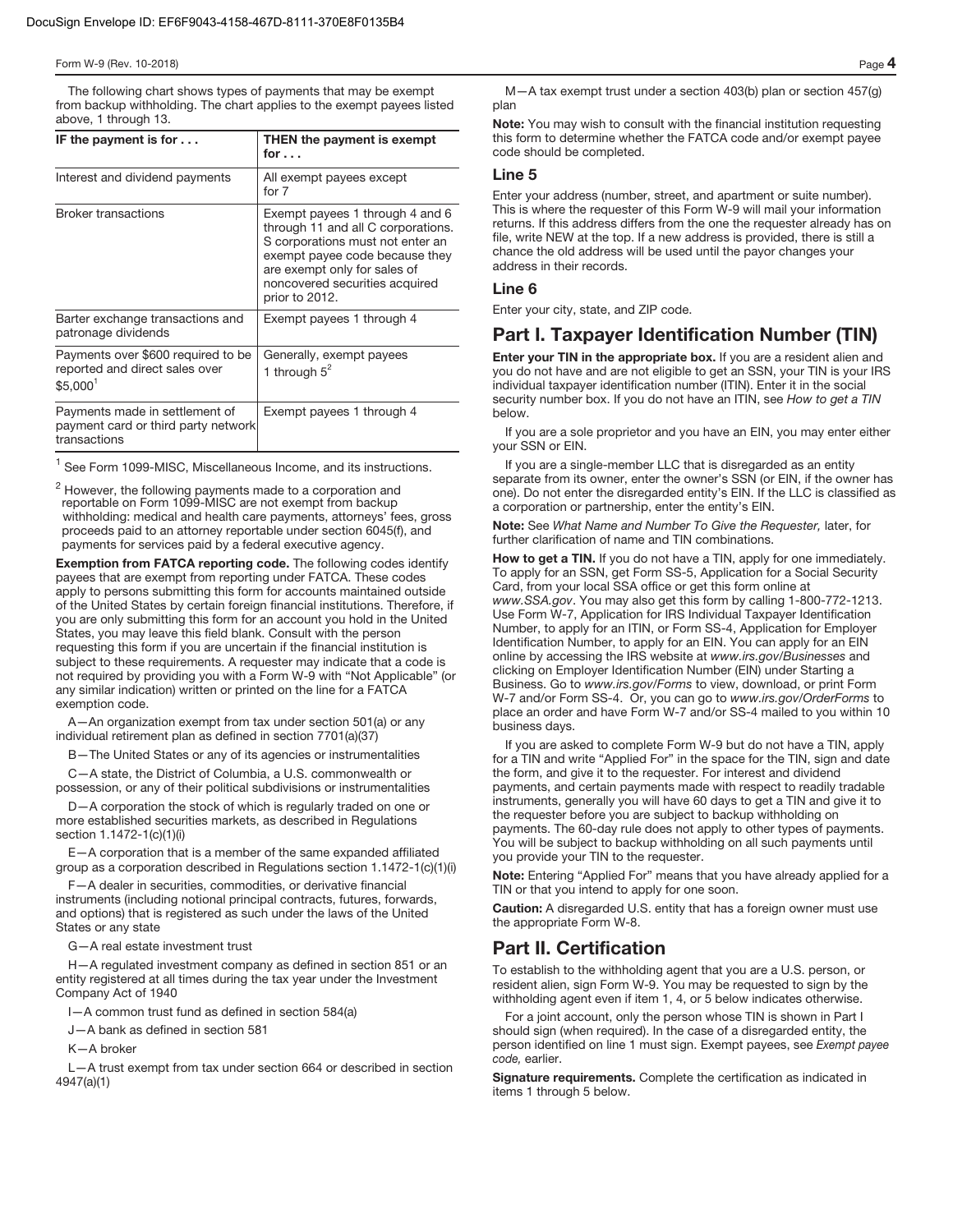**1. Interest, dividend, and barter exchange accounts opened before 1984 and broker accounts considered active during 1983.**  You must give your correct TIN, but you do not have to sign the certification.

**2. Interest, dividend, broker, and barter exchange accounts opened after 1983 and broker accounts considered inactive during 1983.** You must sign the certification or backup withholding will apply. If you are subject to backup withholding and you are merely providing your correct TIN to the requester, you must cross out item 2 in the certification before signing the form.

**3. Real estate transactions.** You must sign the certification. You may cross out item 2 of the certification.

**4. Other payments.** You must give your correct TIN, but you do not have to sign the certification unless you have been notified that you have previously given an incorrect TIN. "Other payments" include payments made in the course of the requester's trade or business for rents, royalties, goods (other than bills for merchandise), medical and health care services (including payments to corporations), payments to a nonemployee for services, payments made in settlement of payment card and third party network transactions, payments to certain fishing boat crew members and fishermen, and gross proceeds paid to attorneys (including payments to corporations).

**5. Mortgage interest paid by you, acquisition or abandonment of secured property, cancellation of debt, qualified tuition program payments (under section 529), ABLE accounts (under section 529A), IRA, Coverdell ESA, Archer MSA or HSA contributions or distributions, and pension distributions.** You must give your correct TIN, but you do not have to sign the certification.

# **What Name and Number To Give the Requester**

| For this type of account:                                                                                                | Give name and SSN of:                                                                                         |
|--------------------------------------------------------------------------------------------------------------------------|---------------------------------------------------------------------------------------------------------------|
| 1. Individual                                                                                                            | The individual                                                                                                |
| 2. Two or more individuals (joint<br>account) other than an account<br>maintained by an FFI                              | The actual owner of the account or, if<br>combined funds, the first individual on<br>the account <sup>1</sup> |
| 3. Two or more U.S. persons<br>(joint account maintained by an FFI)                                                      | Each holder of the account                                                                                    |
| 4. Custodial account of a minor<br>(Uniform Gift to Minors Act)                                                          | The minor <sup>2</sup>                                                                                        |
| 5. a. The usual revocable savings trust<br>(grantor is also trustee)                                                     | The grantor-trustee <sup>1</sup>                                                                              |
| b. So-called trust account that is not<br>a legal or valid trust under state law                                         | The actual owner <sup>1</sup>                                                                                 |
| 6. Sole proprietorship or disregarded<br>entity owned by an individual                                                   | The owner $^3$                                                                                                |
| 7. Grantor trust filing under Optional<br>Form 1099 Filing Method 1 (see<br>Regulations section 1.671-4(b)(2)(i)<br>(A)) | The grantor*                                                                                                  |
| For this type of account:                                                                                                | Give name and EIN of:                                                                                         |
| 8. Disregarded entity not owned by an<br>individual                                                                      | The owner                                                                                                     |
| 9. A valid trust, estate, or pension trust                                                                               | Legal entity <sup>4</sup>                                                                                     |
| 10. Corporation or LLC electing<br>corporate status on Form 8832 or<br>Form 2553                                         | The corporation                                                                                               |
| 11. Association, club, religious,<br>charitable, educational, or other tax-<br>exempt organization                       | The organization                                                                                              |
| 12. Partnership or multi-member LLC<br>13. A broker or registered nominee                                                | The partnership<br>The broker or nominee                                                                      |

| For this type of account:                                                                                                                                                                                  | Give name and EIN of: |
|------------------------------------------------------------------------------------------------------------------------------------------------------------------------------------------------------------|-----------------------|
| 14. Account with the Department of<br>Agriculture in the name of a public<br>entity (such as a state or local<br>government, school district, or<br>prison) that receives agricultural<br>program payments | The public entity     |
| 15. Grantor trust filing under the Form<br>1041 Filing Method or the Optional<br>Form 1099 Filing Method 2 (see<br>Regulations section 1.671-4(b)(2)(i)(B))                                                | The trust             |

<sup>1</sup> List first and circle the name of the person whose number you furnish. If only one person on a joint account has an SSN, that person's number must be furnished.

<sup>2</sup> Circle the minor's name and furnish the minor's SSN.

<sup>3</sup> You must show your individual name and you may also enter your business or DBA name on the "Business name/disregarded entity" name line. You may use either your SSN or EIN (if you have one), but the IRS encourages you to use your SSN.

<sup>4</sup> List first and circle the name of the trust, estate, or pension trust. (Do not furnish the TIN of the personal representative or trustee unless the legal entity itself is not designated in the account title.) Also see Special rules for partnerships, earlier.

**\*Note:** The grantor also must provide a Form W-9 to trustee of trust.

**Note:** If no name is circled when more than one name is listed, the number will be considered to be that of the first name listed.

# **Secure Your Tax Records From Identity Theft**

Identity theft occurs when someone uses your personal information such as your name, SSN, or other identifying information, without your permission, to commit fraud or other crimes. An identity thief may use your SSN to get a job or may file a tax return using your SSN to receive a refund.

To reduce your risk:

- Protect your SSN,
- Ensure your employer is protecting your SSN, and
- Be careful when choosing a tax preparer.

If your tax records are affected by identity theft and you receive a notice from the IRS, respond right away to the name and phone number printed on the IRS notice or letter.

If your tax records are not currently affected by identity theft but you think you are at risk due to a lost or stolen purse or wallet, questionable credit card activity or credit report, contact the IRS Identity Theft Hotline at 1-800-908-4490 or submit Form 14039.

For more information, see Pub. 5027, Identity Theft Information for Taxpayers.

Victims of identity theft who are experiencing economic harm or a systemic problem, or are seeking help in resolving tax problems that have not been resolved through normal channels, may be eligible for Taxpayer Advocate Service (TAS) assistance. You can reach TAS by calling the TAS toll-free case intake line at 1-877-777-4778 or TTY/TDD 1-800-829-4059.

**Protect yourself from suspicious emails or phishing schemes.**  Phishing is the creation and use of email and websites designed to mimic legitimate business emails and websites. The most common act is sending an email to a user falsely claiming to be an established legitimate enterprise in an attempt to scam the user into surrendering private information that will be used for identity theft.